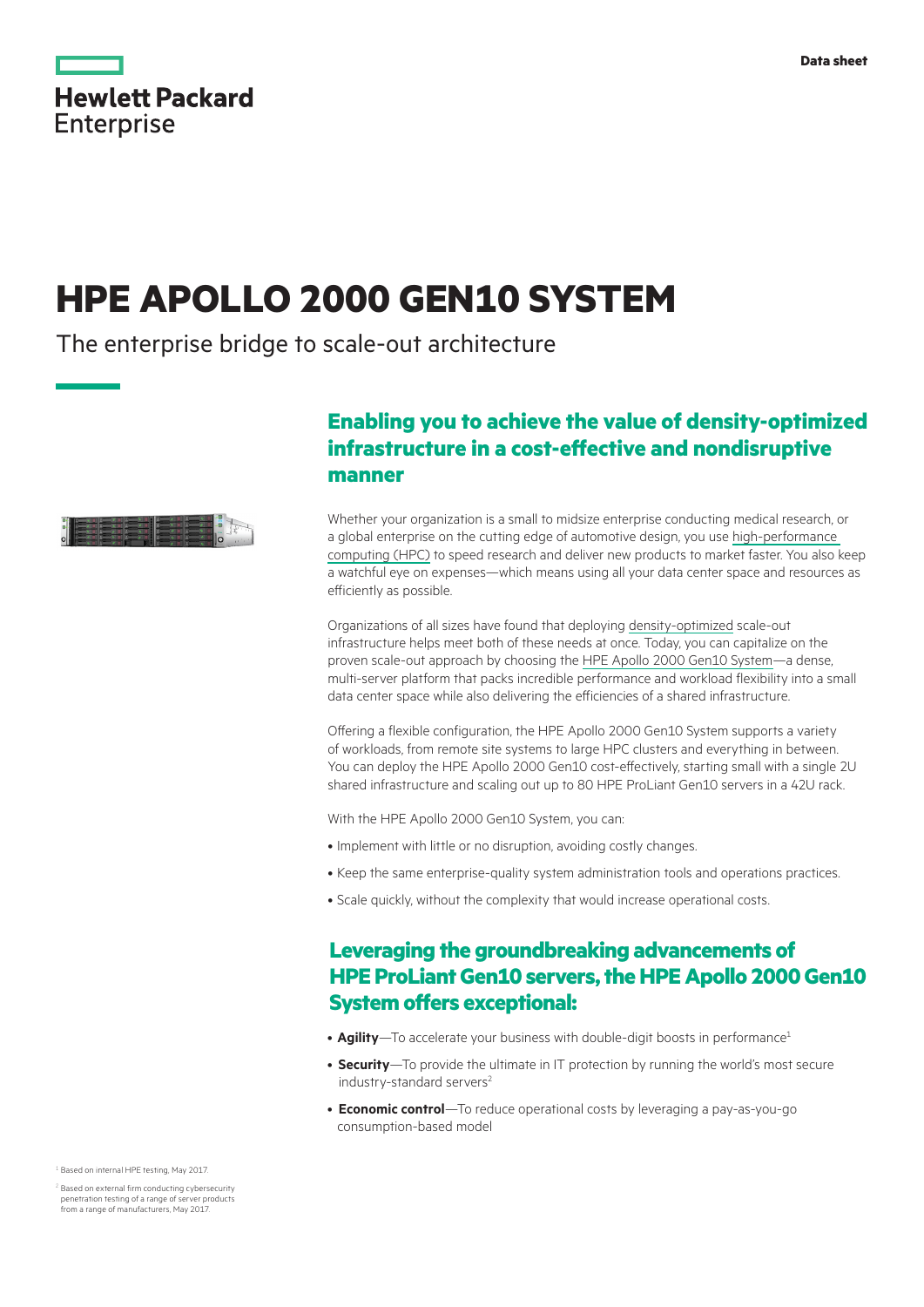### **GREATER EFFICIENCY, DENSITY, AND SCALING**

The HPE Apollo 2000 Gen10 System is the fourth generation, multi-server, shared-infrastructure design with shared power and cooling resources—enabling the system to drive higher levels of efficiency, compute density, and system scaling. Populated with HPE ProLiant Gen10 servers—the most secure industry-standard servers in the world<sup>3</sup>—the HPE Apollo 2000 Gen10 System provides significantly more performance than its predecessor,<sup>4</sup> as well as a richer set of storage, networking, and accelerator options. These features enable the HPE Apollo 2000 to match the workload requirements of a broad set of large and small to medium-size enterprise workloads.

Designed specifically for traditional data centers, the HPE Apollo 2000 Gen10 System:

- Offers 2X the compute density of traditional 1U rack servers to maximize the use of valuable data center space
- Utilizes standard form factor racks, cabling, and serviceability to plug and play in traditional data centers without changing the infrastructure or operational practices
- Runs in a cost-effective 2U chassis for up to four servers at a comparable cost of four competitive 1U servers, but using only one-half the data center space
- Enables you to mix and match HPE ProLiant XL170r Gen10 servers and HPE ProLiant XL190r Gen10 servers of different configurations in the same 2U chassis to match any mixed application requirements
- Supports up to 12 large form factor (LFF) or 24 small form factor (SFF) disks
- Offers high-performance computing options such as Intel® Xeon® Scalable processors, large memory, optional accelerators, and high-speed/low-latency HPC clusters and I/O interconnects
- Uses "drive mapping" flexibility to optimally allocate storage to each server in the chassis

### **HPE APOLLO 2000 GEN10 CHASSIS FEATURES**

- 2U shared infrastructure chassis, supporting up to four HPE ProLiant Gen10 hot-plug servers
- Options for two 800W/1400W 277 VAC/1600W Platinum Power Supplies, with N or N+N redundancy option (across most configurations)
- 42U rack, fitting up to 20 HPE Apollo r2000 Series Chassis and up to 80 HPE ProLiant Gen10 servers per rack

## **CHASSIS OPTIONS**

|                              | HPE Apollo r2200                                                                       | HPE Apollo r2600                                                                                                          | HPE Apollo r2800                                                                                                          |
|------------------------------|----------------------------------------------------------------------------------------|---------------------------------------------------------------------------------------------------------------------------|---------------------------------------------------------------------------------------------------------------------------|
| <b>Description</b>           | Gen10 12 LEE disk or SSD<br>chassis                                                    | Gen10 24 SEE disk or SSD<br>chassis                                                                                       | Gen10 24 SEE disk or<br>SSD chassis with drive<br>mapping capability                                                      |
| <b>Storage configuration</b> | 12 LFF hot-plug<br>SAS/SATA HDDs/SSDs,<br>allocated equally across<br>server nodes     | 24 SFF hot-plug<br>SAS/SATA HDDs/SSDs,<br>or 16 SFF SAS/SATA + 8<br>NVMe HDD, allocated<br>equally across server<br>nodes | 24 SFF hot-plug<br>SAS/SATA HDDs/SSDs.<br>or 16 SFF NVMe BP<br>enabling custom drive<br>allocations to match<br>workloads |
| Size                         | $21 \cdot 1764$ in wide x<br>34.62 in. deep                                            | $21 \cdot 1764$ in wide x<br>33.02 in. deep                                                                               | $21 \cdot 1764$ in wide x<br>33.02 in. deep                                                                               |
| <b>Power supplies</b>        | (2) 800W/1400W<br>277 VAC/1600W Platinum<br>Power Supplies with N or<br>N+N redundancy | (2) 800W/1400W<br>277 VAC/1600W Platinum<br>Power Supplies with N or<br>N+N redundancy                                    | (2) 800W/1400W<br>277 VAC/1600W Platinum<br>Power Supplies with N or<br>N+N redundancy                                    |

 $3$  Based on external firm conducting cybersecurity penetration testing of a range of server products from a range of manufacturers, May 2017.

<sup>4</sup> Intel Xeon Scalable processors Enabled Apps Marketing Guide (EAMG)—HPC, delivers 1.65X average performance boost over prior Generation—2X Intel Xeon Processor E5-2699 v4 on Grantley-EP (Wellsburg) with 256 GB total memory on Red Hat® Enterprise Linux® 6.5 kernel 2.6.32-431 using Stream NTW avx2 measurements vs. 2 x Intel Xeon Platinum 8180 Processor on Neon City with 384 GB Total Memory on Red Hat Enterprise Linux 7.2-kernel 3.10.0-327 using STREAM AVX 512 Binaries, July 2017.

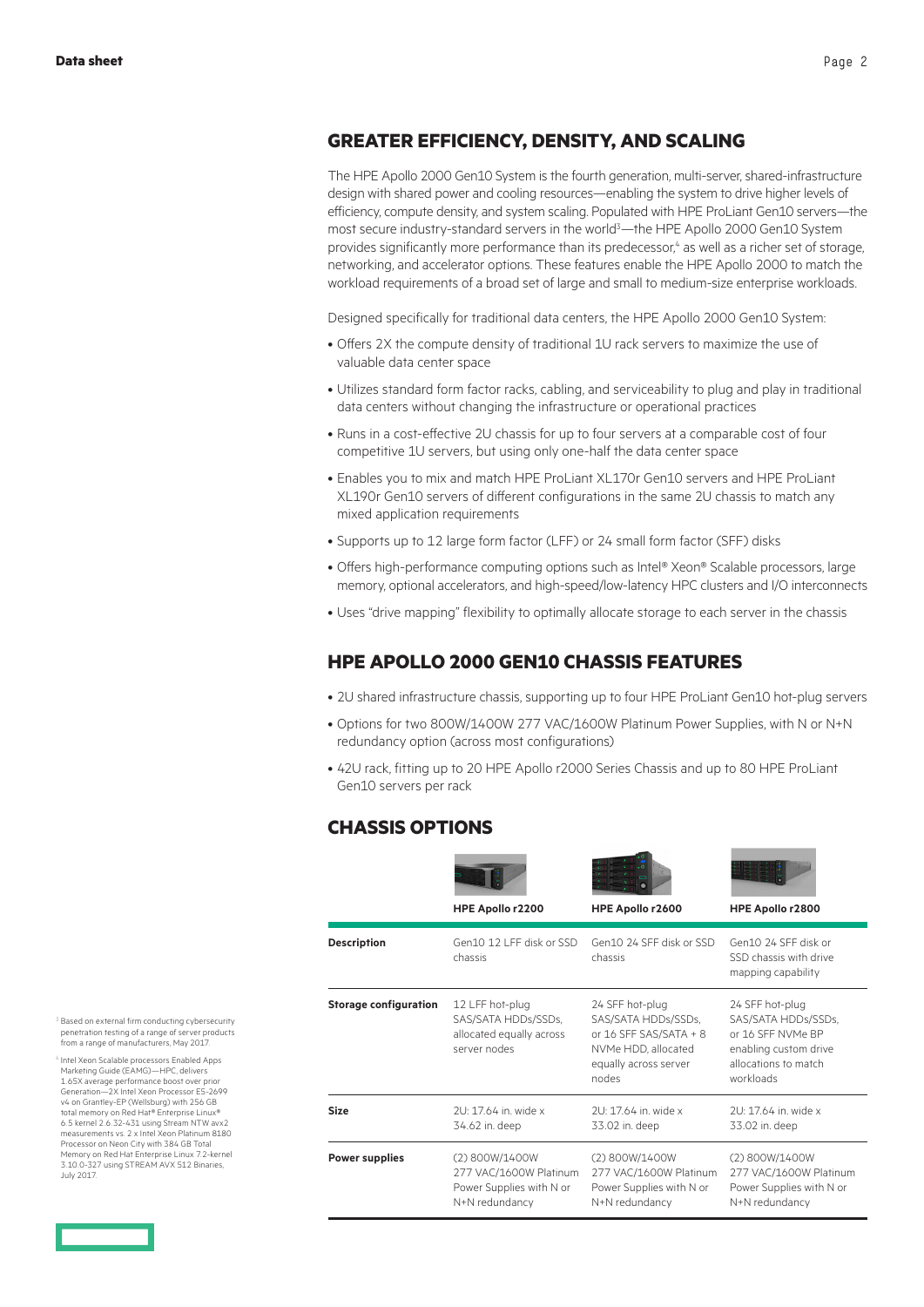# **TECHNICAL SPECIFICATIONS**



**HPE ProLiant XL170r Gen10 Server** HPE Apollo r2000 Series Chassis accommodates four independently serviceable HPE ProLiant XL170r Gen10 servers with up to 80 servers in a 42U rack with one to four servers per chassis.



**HPE ProLiant XL190r Gen10 Server**

HPE Apollo r2000 Series Chassis accommodates two independently serviceable HPE ProLiant XL190r Gen10 servers with up to 40 servers and 80 integrated accelerators in a 42U rack with either one or two servers per chassis.

| <b>Maximum number</b>         | 1U half-width, 2P, up to four per chassis                                                                                                                                                                                                                                                                | 2U half-width, 2P, one or two per chassis                                                                                                                                                                                                                                                                |  |
|-------------------------------|----------------------------------------------------------------------------------------------------------------------------------------------------------------------------------------------------------------------------------------------------------------------------------------------------------|----------------------------------------------------------------------------------------------------------------------------------------------------------------------------------------------------------------------------------------------------------------------------------------------------------|--|
| <b>Processor</b>              | Intel Xeon Scalable processors with options for 4-26 cores,<br>up to 3.6 GHz CPU speed, and power ratings up to 150 watts                                                                                                                                                                                | Intel Xeon Scalable processors with options for 4-26 cores,<br>up to 3.6 GHz CPU speed, and power ratings up to 150 watts                                                                                                                                                                                |  |
| Chipset                       | Intel® C622                                                                                                                                                                                                                                                                                              | Intel C622                                                                                                                                                                                                                                                                                               |  |
| Memory                        | 16 DIMM slots with up to 1.5 TB 2666 MT/s<br>DDR4 SmartMemory (12 DIMMs x 128 GB per DIMM)                                                                                                                                                                                                               | 16 DIMM slots with up to 1.5 TB 2666 MT/s DDR4 SmartMemory<br>(12 DIMMs x 128 GB per DIMM)                                                                                                                                                                                                               |  |
| Network module                | Two I/O slots for choice of networking and clustering<br>options including:<br>• 1/10/40 Gb Ethernet<br>· 100 Gb/s EDR InfiniBand or Intel OPA                                                                                                                                                           | Two I/O slots for choice of networking and clustering<br>options including:<br>• 1/10/40 Gb Ethernet<br>• 100 Gb/s EDR InfiniBand or Intel OPA                                                                                                                                                           |  |
|                               | • Fibre Channel                                                                                                                                                                                                                                                                                          | • Fibre Channel                                                                                                                                                                                                                                                                                          |  |
| PCIe 3.0 slots                | One PCIe slot plus a FlexibleLOM<br>Or<br>Two PCIe slots                                                                                                                                                                                                                                                 | Up to four PCIe slots in multiple configurations to provide the<br>additional capability of supporting:<br>. Up to two integrated accelerators (NVIDIA® GPUs) per server or<br>additional I/O options                                                                                                    |  |
|                               |                                                                                                                                                                                                                                                                                                          | • Choice of networking and clustering options, including a variety<br>of PCIe and FlexibleLOM combinations                                                                                                                                                                                               |  |
| <b>Storage</b>                | Up to 24 drives per node<br>Dual SATA host-based M.2 2280 NGFF SSDs-internal<br>Hot-plug HDD support<br>Internal USB port<br>Hard drive mapping feature on r2800 chassis                                                                                                                                 | Up to 24 drives per node<br>Dual SATA host-based M.2 2280 NGFF SSDs-internal<br>Hot-plug HDD support<br>Internal USB port<br>Hard drive mapping feature on r2800 chassis                                                                                                                                 |  |
| <b>Storage controller</b>     | Integrated Smart Array S100i storage controller<br>Optional PCIe Host Bus Adapters and Smart Array controllers<br>with advanced array features such as HPE SmartCache and<br>RAID 10 Advanced Data Mirroring                                                                                             | Integrated Smart Array S100i storage controller<br>Optional PCIe Host Bus Adapters and Smart Array controllers<br>with advanced array features such as HPE SmartCache and<br>RAID 10 Advanced Data Mirroring                                                                                             |  |
| <b>Supported accelerators</b> | N/A                                                                                                                                                                                                                                                                                                      | Support for up to two per server NVIDIA, AMD, and Intel GPGPUs                                                                                                                                                                                                                                           |  |
| Software stack                | hpe.com/global/h22150/50272cbe-0563-4ed5-8f07-1ff0ecf06b88/index.html/                                                                                                                                                                                                                                   |                                                                                                                                                                                                                                                                                                          |  |
| Management                    | · Embedded server-level management:<br>$-$ iLO                                                                                                                                                                                                                                                           | · Embedded server-level management:<br>$-$ iLO                                                                                                                                                                                                                                                           |  |
|                               | • Choice of cluster management software:<br>- HPE Performance Cluster Manager OR Bright Cluster<br>Manager                                                                                                                                                                                               | • Choice of cluster management software:<br>- HPE Performance Cluster Manager OR Bright Cluster<br>Manager                                                                                                                                                                                               |  |
|                               | • Additional HPE system management software (optional):<br>- Apollo Platform Manager (APM)<br>- HPE iLO 5 Advanced<br>- HPE InfoSight for Servers<br>- HPE OneView                                                                                                                                       | • Additional HPE system management software (optional):<br>- Apollo Platform Manager (APM)<br>$-$ HPF il $O$ 5 Advanced<br>- HPE InfoSight for Servers<br>- HPE OneView                                                                                                                                  |  |
| <b>Common workloads</b>       | High-performance computing, small to midsize HPC clusters, large<br>HPC clusters in traditional data centers<br>Scale-out architecture for large enterprises, small to medium<br>size enterprises and remote locations, private cloud deployment<br>Service providers operating traditional data centers | High-performance computing, small to midsize HPC clusters, large<br>HPC clusters in traditional data centers<br>Scale-out architecture for large enterprises, small to medium size<br>enterprises and remote locations, private cloud deployment<br>Service providers operating traditional data centers |  |

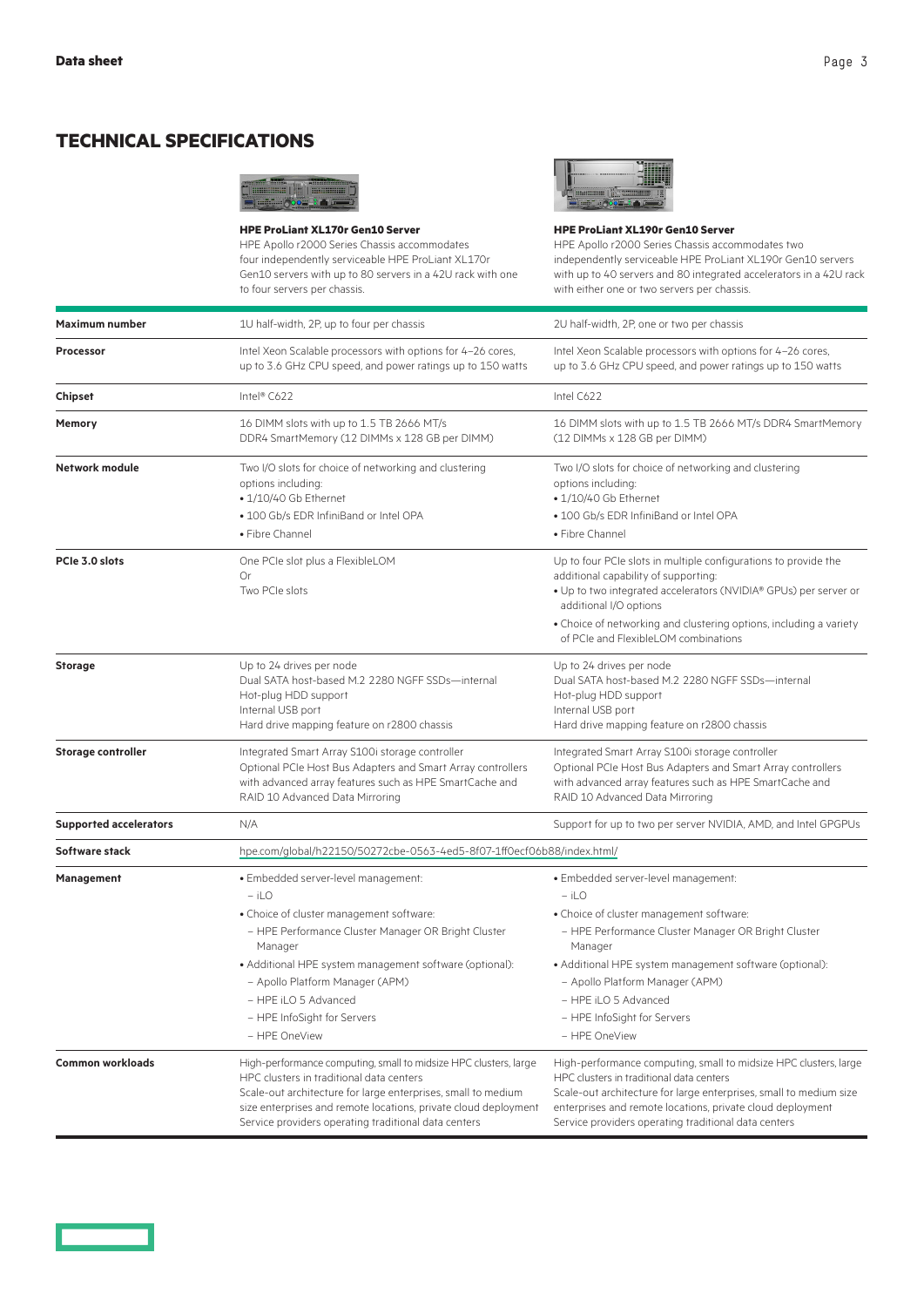#### **HPE Pointnext Services**

Providing a comprehensive portfolio of services to help accelerate digital transformation. Focusing on creative configurations with flawless on-time implementation and on-budget execution. Following innovative new approaches including HPE Flexible Capacity and HPE Datacenter Care to keep businesses at peak performance. Offering deep HPC expertise in key verticals such as government, manufacturing, oil and gas, research and higher education, and life sciences.

- Advisory Services to plan, design, migrate, and modernize your HPC infrastructure to enable innovation, growth, and competitive advantage
- Professional Services that get the most out of your software and hardware investment
- Operational Support Services to deliver the exact support for meeting your IT and business demands

### **HIGH-PERFORMANCE FABRIC INTERCONNECTS**

All HPE Apollo 2000 Gen10 Systems support the latest high-bandwidth, low-latency interconnect technologies. You can choose between InfiniBand, which provides the performance and scalability required by HPC clusters and data center applications, or Intel OPA, which delivers HPC workloads and scales to tens of thousands of servers.

# **SOFTWARE PORTFOLIO**

Hewlett Packard Enterprise offers customers complete software portfolio for their HPE Apollo 2000 so they can choose the right mix of software to fit their needs—from system software to application and software development tools:

| <b>Operating systems</b>                                                                    | SUSE Enterprise Linux Server 12 & up<br>Red Hat Enterprise Linux 7 & up<br>CentOS 7 & up                                                                                                                                                                                                                                                                                                                                                                                                                                                       |
|---------------------------------------------------------------------------------------------|------------------------------------------------------------------------------------------------------------------------------------------------------------------------------------------------------------------------------------------------------------------------------------------------------------------------------------------------------------------------------------------------------------------------------------------------------------------------------------------------------------------------------------------------|
| <b>Fabric software</b>                                                                      | Mellanox UFM<br>Intel Omni-Path Fabric Software                                                                                                                                                                                                                                                                                                                                                                                                                                                                                                |
| <b>System management</b>                                                                    | <b>Embedded server-level management:</b><br>iLO-embedded, in-depth server-level monitoring and management technology.                                                                                                                                                                                                                                                                                                                                                                                                                          |
|                                                                                             | Choice of cluster management software:<br><b>HPE Performance Cluster Manager</b> —complete integrated cluster management<br>software for all HPE HPC clusters offering: system setup, hardware monitoring, and<br>management (aggregating system metrics + remote management from iLO) and<br>cluster health management, image management, and software updates as well as<br>power management.<br>Or<br>Bright Cluster Manager-automates process of building cluster in the data center<br>and in the cloud. Ideal for heterogeneous systems. |
|                                                                                             | Additional HPE system management software (optional):<br>Apollo Platform Manager (APM)-rack-level power and system management.<br>HPE iLO 5 Advanced-additional enhanced security and power management<br>features for Apollo servers.<br>HPE InfoSight for Servers-AI-driven proactive data center care.<br>HPE OneView—integration of Apollo systems into overall enterprise data center<br>structure.                                                                                                                                       |
| Workload<br>management and<br>orchestration                                                 | Altair® PBS Professional<br>Adaptive Computing Moab® HPC Suite<br>Slurm Workload Manager<br>Containers: Singularity & Docker<br>Kubernetes                                                                                                                                                                                                                                                                                                                                                                                                     |
| <b>Software</b><br>development tools<br>(Programming<br>languages,<br>debuggers, libraries) | HPE Message Passing Interface (MPI)<br>Open MPI<br><b>PGI Compilers</b><br>Intel Parallel Studio XE, Intel VTune Amplifier XE<br>PGI® Professional Edition<br><b>GNU Compiler Collection</b><br>Rogue Wave Software® TotalView®<br>Arm <sup>®</sup> Forge Professional<br>Arm Allinea Studio<br>Mellanox HPC-X<br>OpenHPC<br>NVIDIA CUDA Toolkit, OpenCL, OpenACC                                                                                                                                                                              |
| <b>Remote visualization</b>                                                                 | NICE DCV & EnginFrame                                                                                                                                                                                                                                                                                                                                                                                                                                                                                                                          |
| For more information<br>visit:                                                              | hpe.com/global/h22150/50272cbe-0563-4ed5-8f07-1ff0ecf06b88/index.html/                                                                                                                                                                                                                                                                                                                                                                                                                                                                         |